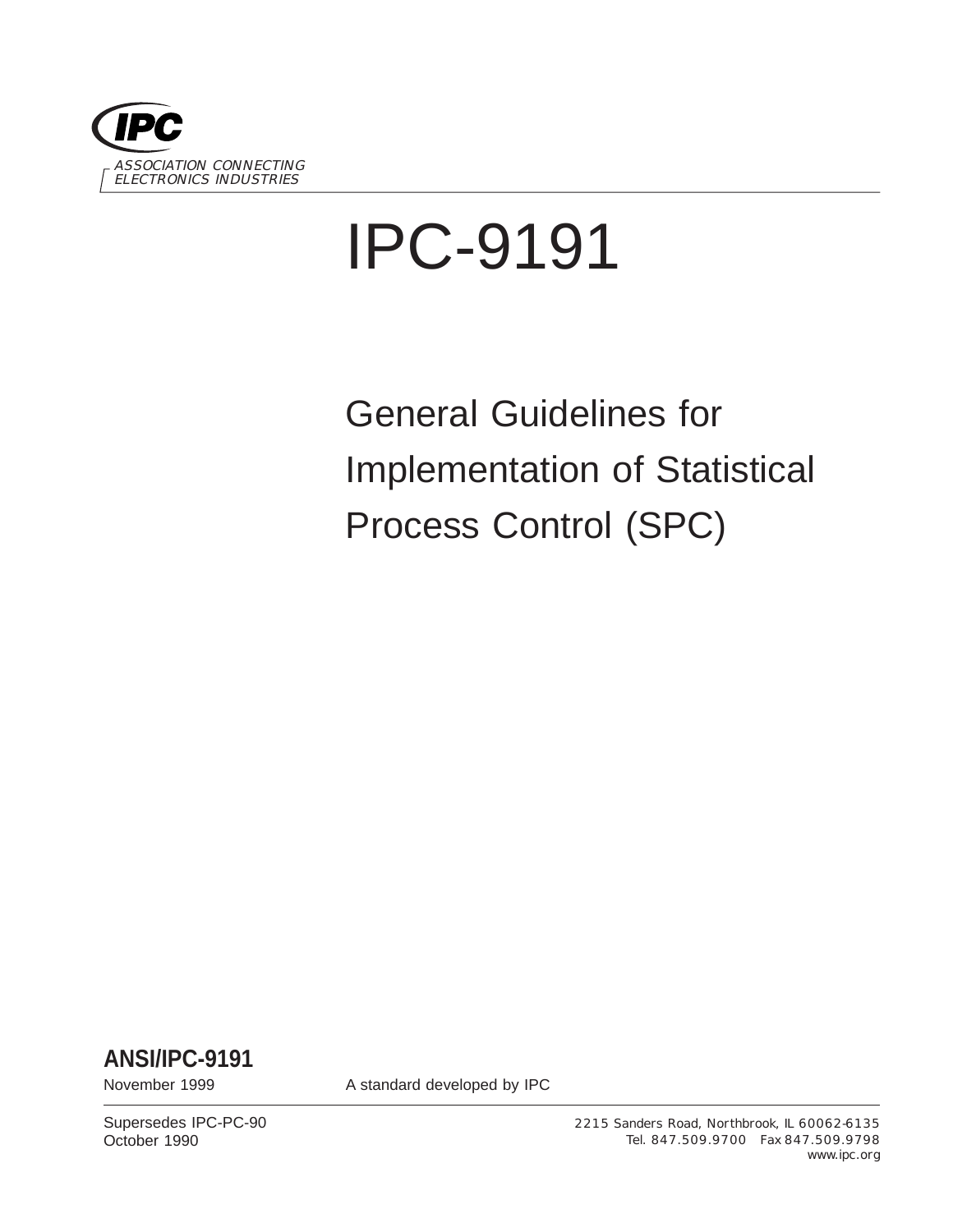#### **FOREWORD**

IPC-9191 is a harmonization of IPC-PC-90 and the International Organization for Standardization (ISO) SPC Guideline 11462-1. ISO 11462-1 has been adopted as the foundation for IPC-9191 and is printed in italicized type. Interpretations and supplemental SPC system requirements, as well as implementation guidelines have been harmonized and printed in normal type. Companies may adopt this document; the IPC retains full control over the content except for ISO 11462-1, of which copyright remains with the ISO.

This document is intended to provide information to support the application of process control and related statistical techniques specified in international and industry standards. The ISO 11462-1 sections were prepared by working group 8 of ISO/ITC 69 SC 4.

Appendix A, Appendix B, Appendix C, and Appendix D of this guideline are for information only.

Introduction

The guideline specified is aimed primarily at increasing production efficiency and reducing cost, by reducing variation in all processes, from design through to servicing.

This Standard extends the definition of process control to integrate the traditional definitions of statistical process control, algorithmic process control, and model-based control methods. They are different approaches with the same purpose of reducing variation in products and in processes.

This Standard also extends the definition and usage of the term parameter to apply to a process parameter or a product parameter; and to recognize that a product parameter can be either an in-process product parameter or a final-product parameter. Under specified conditions of measurement, a product parameter can be equivalent to a product characteristic.

Some considerations given in the formulations of this Standard are noted:

- *(a) Elements of Part 1 of this Standard guide an organization in how to implement an SPC system. Specific tools and techniques that experience has shown useful in applying these elements within processes are catalogued in Part 2 of this standard, in process of establishment.*
- *(b) To clarify for practitioners, in both parts Elements of SPC (Part 1) and Tools and Techniques for Operation of These Elements (Part 2) - ''should'' indicates:*
- *1. Among several possibilities, one or more are recommended as being particularly suitable and effective, without mentioning or excluding others;*
- *2. A certain course of action is preferred but not necessarily required for the economic control of production from a process. In both parts, choice of language does not indicate requirements strictly to be followed in order to conform to a standard and from which no deviation is permitted.*

**Note:** See Appendix D for a detailed explanation of the importance of the distinctions between the three types of parameters and their relationship with characteristics.

At the time of publication of IPC-9191, ISO 11462-1 parts 1 and 2 are in their final stages of draft. The IPC SPC Subcommittee will monitor the progress made toward finalization of those documents and incorporate changes as required.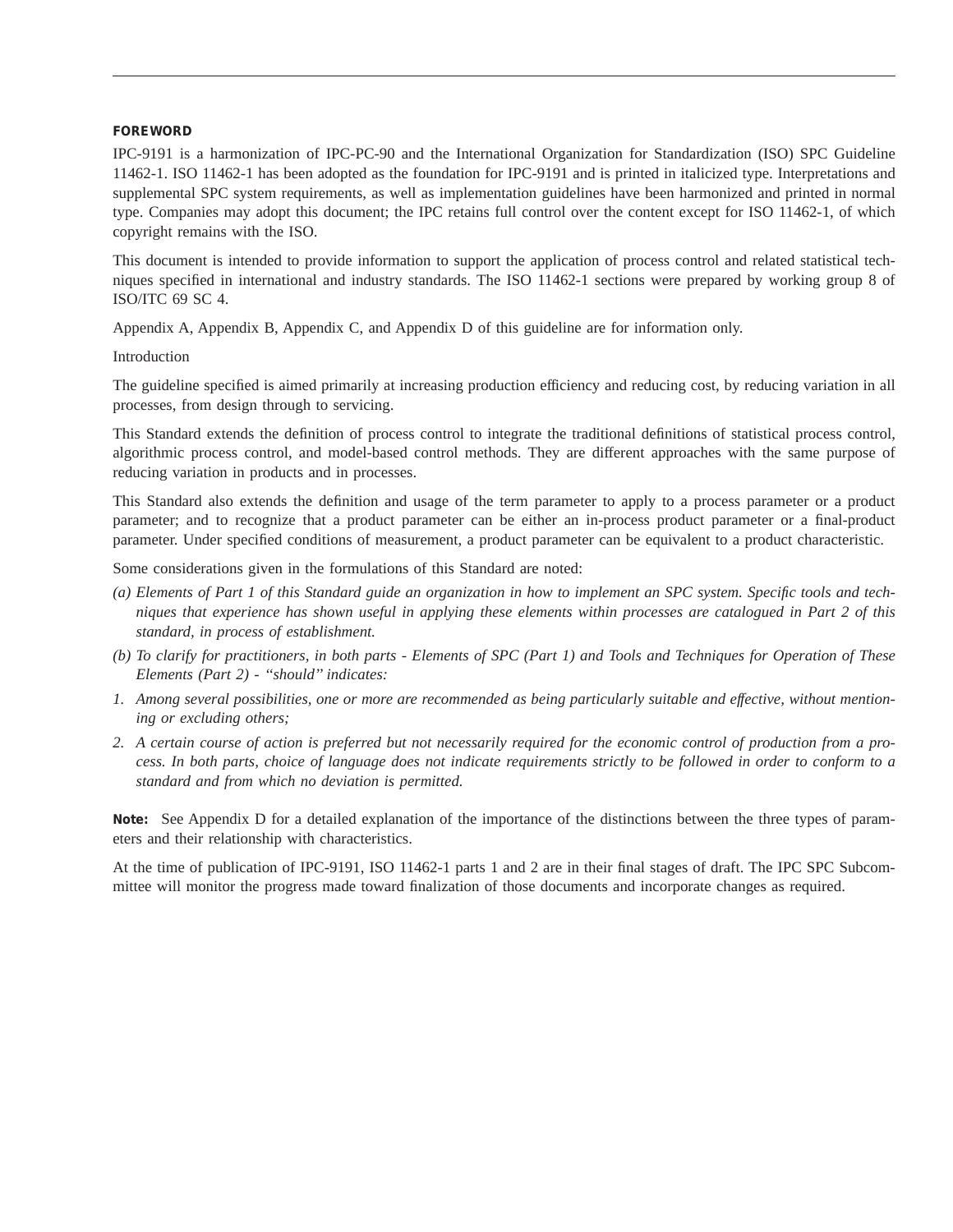## **Table of Contents**

| 1     |                                             |
|-------|---------------------------------------------|
| 1.1   |                                             |
| 1.2   |                                             |
| 1.3   |                                             |
| 1.3.1 |                                             |
| 1.3.2 | Production Characteristics Covered  1       |
| 1.3.3 | Techniques for Control and Models           |
|       |                                             |
| 1.4   |                                             |
| 2     |                                             |
| 2.1   |                                             |
| 3     |                                             |
| 4     | SPC OBJECTIVES AND ORGANIZATION  4          |
| 4.1   |                                             |
| 4.1.1 |                                             |
| 4.1.2 |                                             |
| 4.2   |                                             |
| 4.2.1 |                                             |
| 4.2.2 |                                             |
| 4.2.3 |                                             |
| 4.2.4 |                                             |
| 4.3   |                                             |
| 4.3.1 | Relationship Between Traditional and        |
| 4.3.2 | Relationship to Final Product               |
| 4.4   |                                             |
| 4.4.1 |                                             |
| 4.4.2 |                                             |
| 5     | <b>CONDITIONS FOR STATISTICAL PROCESS</b>   |
| 5.1   |                                             |
| 5.2   | Understanding of SPC Tools and Methods 8    |
| 5.3   |                                             |
| 6     | ELEMENTS OF A STATISTICAL PROCESS           |
| 6.1   | Process Documentation and Control Plan 10   |
| 6.2   | Definition of Process Targets and Limits 11 |
|       |                                             |

| 6.2.1             |                                                 |                                                                                    |    |  |
|-------------------|-------------------------------------------------|------------------------------------------------------------------------------------|----|--|
| 6.2.2             | In-Process Product Parameter Identification  11 |                                                                                    |    |  |
| 6.2.3             |                                                 |                                                                                    |    |  |
| 6.3               |                                                 | Measurement System Evaluation and                                                  |    |  |
| 6.4               |                                                 | Documented Work Instructions  12                                                   |    |  |
| 6.5               |                                                 | Employee Training and Involvement in                                               |    |  |
| 6.6               |                                                 | Process Data Recording and Collection 13                                           |    |  |
| 6.7               |                                                 | Traceability and Production Sequence                                               |    |  |
| 6.8               |                                                 | Subcontractor Performance Evaluation 14                                            |    |  |
| 6.9               |                                                 |                                                                                    |    |  |
| 6.10              |                                                 |                                                                                    |    |  |
| 6.11              |                                                 |                                                                                    |    |  |
| 6.12              |                                                 | Process Output Monitoring System 15                                                |    |  |
| 6.13              |                                                 |                                                                                    |    |  |
| 6.14              |                                                 | Short-Term Variability Assessment  15                                              |    |  |
| 6.14.1            |                                                 | Objectives for Parameter Capability                                                |    |  |
| 6.14.2            |                                                 |                                                                                    |    |  |
| 6.14.3            |                                                 | Identification of Specification Limits or<br>Operating Limits and Target Values 16 |    |  |
| 6.14.4            | Determine Parameter Capability (Short Term/     |                                                                                    |    |  |
| 6.14.5            |                                                 | Parameter Capability Analysis 17                                                   |    |  |
| 6.15              |                                                 | Long-Term Variability Assessment 18                                                |    |  |
| 6.15.1            |                                                 |                                                                                    |    |  |
| 6.16              |                                                 | Communicating the Results of Process                                               |    |  |
|                   |                                                 |                                                                                    |    |  |
| 6.17              |                                                 | Customer Information System 19                                                     |    |  |
| 6.18              |                                                 |                                                                                    |    |  |
| 6.19              |                                                 |                                                                                    |    |  |
| 6.20              |                                                 | Process Improvement, Optimization, and                                             | 19 |  |
| <b>Appendix A</b> |                                                 |                                                                                    |    |  |
| <b>Appendix B</b> |                                                 |                                                                                    |    |  |
| <b>Appendix C</b> |                                                 | <b>GLOSSARY OF SYMBOLS 27</b>                                                      |    |  |
| <b>Appendix D</b> |                                                 | <b>GL0SSARY OF TERMS 29</b>                                                        |    |  |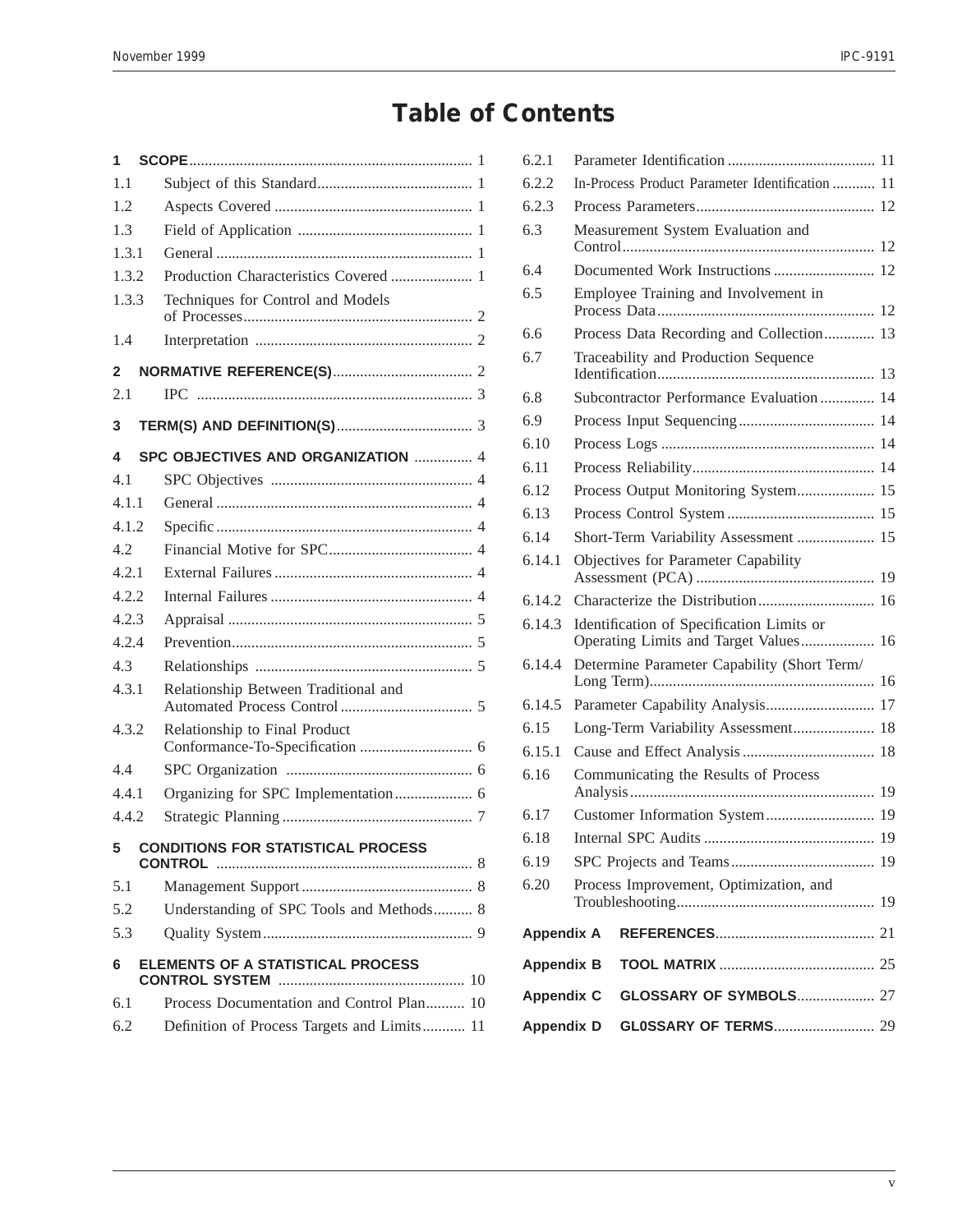#### **Figures**

| Figure 1-1 | SPC Implementation Strategic Plan                                   |
|------------|---------------------------------------------------------------------|
| Figure 4-1 |                                                                     |
| Figure 4-2 | Systematic Path for Implementation of SPC 6                         |
| Figure 4-3 |                                                                     |
| Figure 4-4 | <b>Traditional Inspection/Detection</b>                             |
| Figure 4-5 | General Framework for Organizational<br>Requirements Related to SPC |
| Figure 5-1 | SPC Training Flow and Implementation 10                             |

#### **Tables**

| Table 4-1 | Preventative/SPC Based Quality System vs. |  |
|-----------|-------------------------------------------|--|
|           |                                           |  |
| Table 5-1 | Example of an Ongoing Training Plan 9     |  |